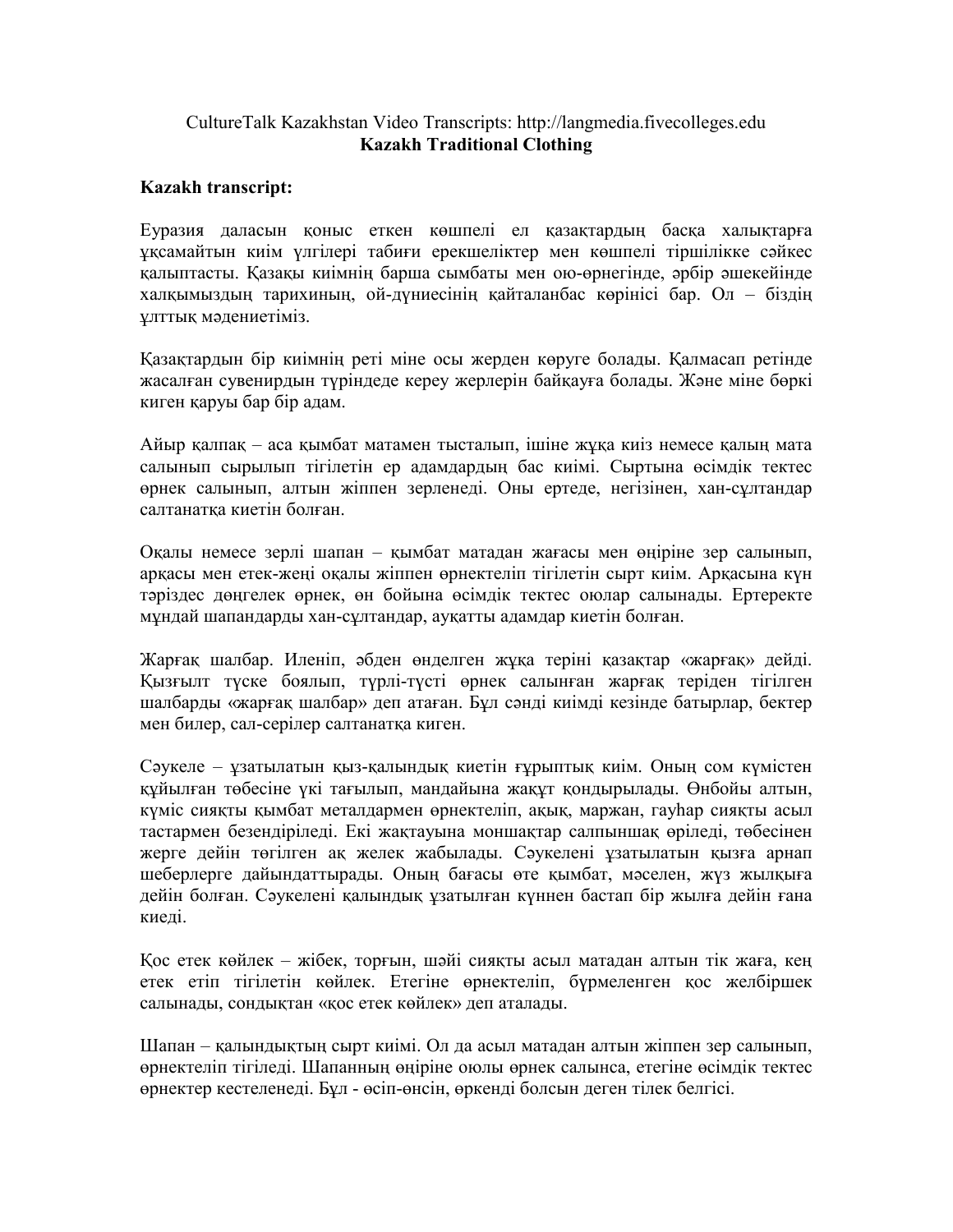Қалындықтың етігі де басқа киімдермен қатар арнайы тігіледі. Қазақ етігінің өкшесі биік, табаны ағаш шегемен шегеленіп тігілген. Қонышы өнделген теріден түрлі өрнектер салынып, көкшіл бояуға боялып, əсемделеді. Мұндай етікті «көк сауыр етік» дейді.

Қазақта тымақтың түрлері көп, соның ең бағалысы – түлкі тымақ. Оның мандайы мен құлақтарының ішкі жағына түлкі терісі тігіледі де, сырты мақпалмен, пүлішпен немесе басқа асыл маталармен сырылып тысталады.

## English translation:

The uniqueness of the national clothes of the Kazakh nomads roaming in Eurasian land is conditioned by the peculiarities of nature and nomadic lifestyle. The trace of history and Kazakh perception of the world is reflected in the design, ornaments, in every detail of the Kazakh clothes. They belong to our national culture. One of the samples of Kazakh national clothes can be seen here. You can also see some details of the clothes on the souvenirs. And here is a man with a weapon and who is wearing a *borky<sup>1</sup>*. Ajyr kalpak<sup>2</sup> is a very valuable men's headgear, covered by expensive fabric stuffed with quilted thin felt or thick material. The body of the headgear is embroidered with a golden thread with ornaments representing vegetation. That headgear was usually worn by khans and sultans in the past.

Okaly or zerly shapan is outer clothing. Its collar is made from expensive material with its back and hem decorated with a gold braid. Its back is decorated with a sun-like round ornament, and ornaments with vegetation theme. In the past khans, sultans and other rich people could be wearing such shapans.

Zhargak trousers. Zhargak is thoroughly manufactured thin leather. Zhargak trousers are the trousers made of leather coloured in red and decorated with different ornaments. These trousers were worn by national heroes, *beks*, *biys* and well-dressed people on holidays. Saukele is a girl's traditional long clothes. Its top is decorated with silver and its front is decorated with precious stones. It is decorated with precious metals such as gold, silver and with precious stones such as agates, pearls, gems. From both sides it is decorated with hanging beads and it has a white veil which spreads from the top to the bottom. Saukele is made by skillful seamstresses and it is meant for a bride. It usually costs a lot. For example, its price can be equal to the price of a hundred horses. Saukele is worn for a year, from the day of the engagement.

The wide-hem dress is made of an expensive fabric like silk, satin and has golden upright collar and wide hem. Its hem has decorated frills and that is why it is called wide-hem dress.

 $\overline{a}$  $1$  Borky – a national headgear

 $2$  Ajyr kalpak – a national headgear